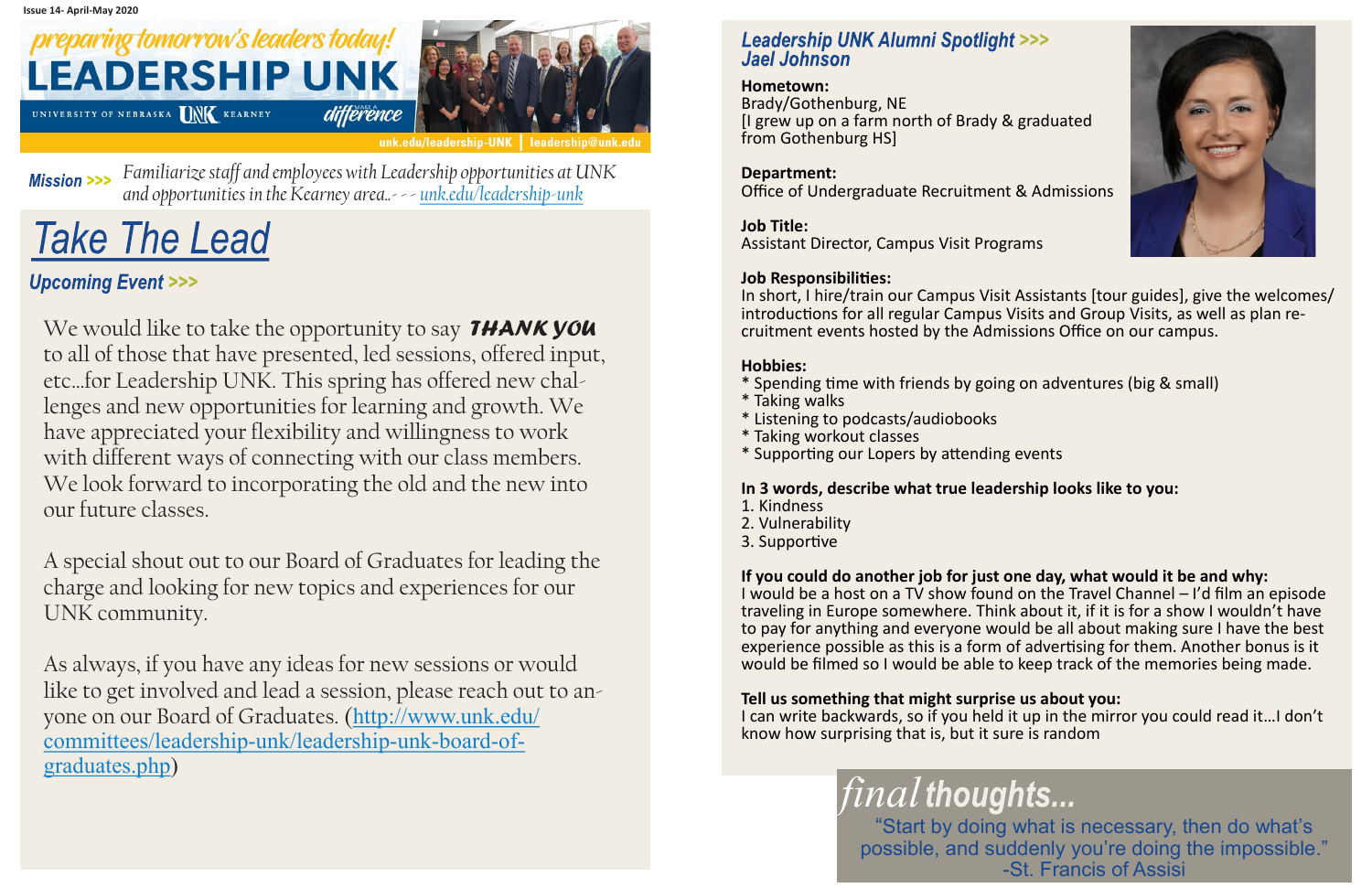**May Session** 

### **Teamwork & Negotiating** Led by Brandon Drozd

It was no April Fool's joke, but on the morning of April 1st, the Leadership UNK class joined together from the comfort of their own homes via Zoom to hold their last session for this class. The COVID-19 pandemic changed the way things were being done, but the group managed to finish strong with good discussion and participation.

Without the benefit of the previously scheduled speakers and plans, Brandon led the session with information about teamwork and negotiation using YouTube videos and an online teamwork game that demonstrated our drawing abilities. (Kevin Hunt might be a painter for UNK, but he has some definite skills with quick sketches!) The group also finished their discussion our book, The 15 Commitments of Conscious Leadership, and many expressed that they enjoyed the book and saw value in it. Several were able to participate in the webinar that the writers of the book hosted as a way to help people remain 'conscious' and operating 'above the line' in these difficult and uncertain days.

The class ended with guidance from Brandon and Beth about how to write their mission statements and a short activity to encourage and focus their thoughts on their missions and how those impact their leadership styles.